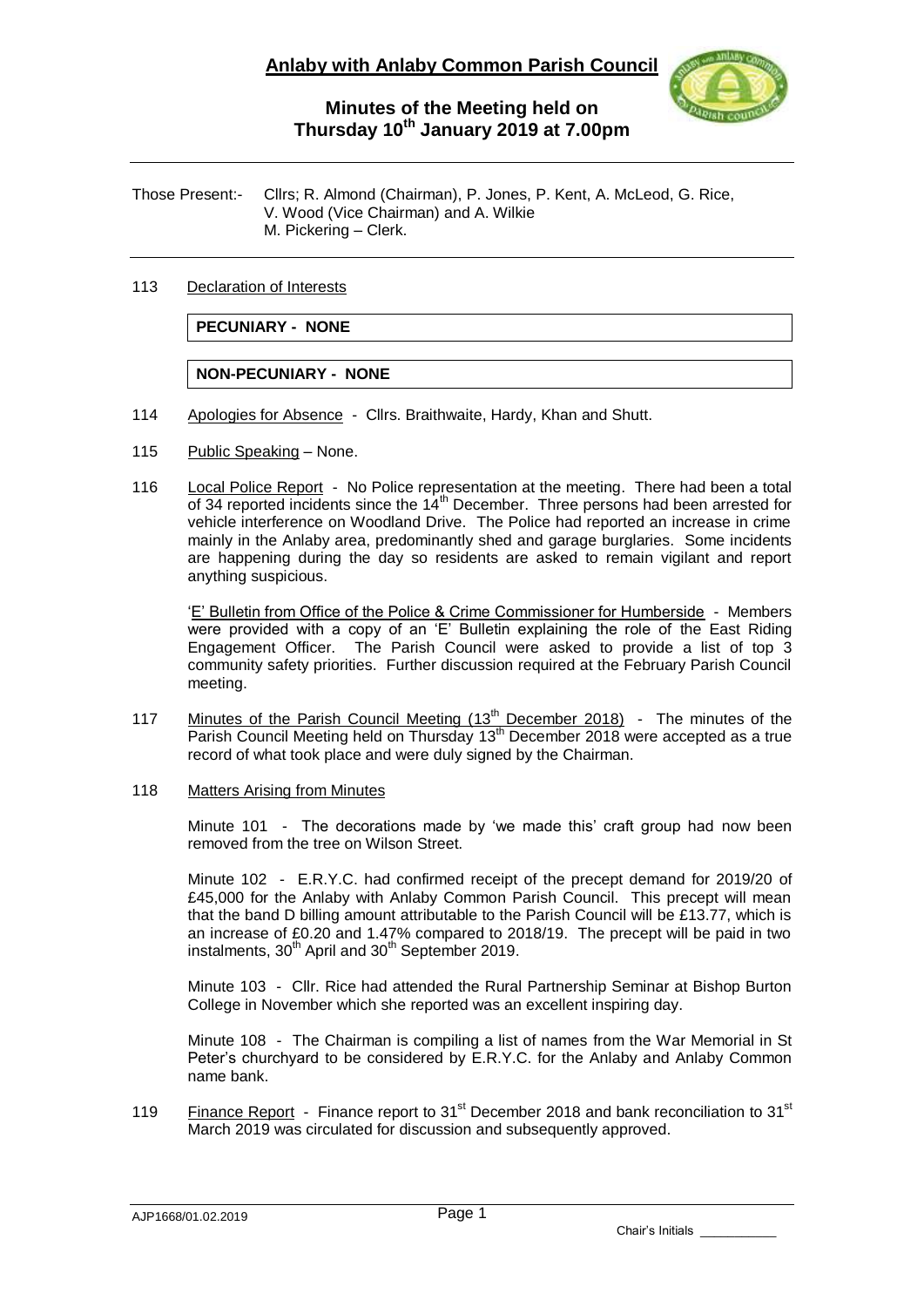

# 120 Parish Council Cheques & Standing Orders - The following cheques were approved:-

| <b>CHEQUE</b><br>NO.              | <b>DETAILS</b>                                                          | <b>AMOUNT</b> | <b>VAT</b><br><b>AMOUNT</b> |
|-----------------------------------|-------------------------------------------------------------------------|---------------|-----------------------------|
| JANUARY 2019                      |                                                                         |               |                             |
| 011694                            | Staff Pay/Petrol/Expenses/Home Working                                  | £879.33       | Nil                         |
| 011695                            | <b>HM Revenue &amp; Customs</b>                                         | £599.76       | Nil                         |
| 011696                            | Cllr. R. Almond (40 Miles - Purchasing Bulbs)                           | £16.00        | Nil                         |
| 011697                            | Postage                                                                 | £27.84        | Nil                         |
| 011698                            | V. Richardson & Sons Ltd (Christmas Posters)                            | £21.60        | £3.60                       |
| 011699                            | Mr. G. Smith (Webmail and Domain Name<br>Renewal 1 Year)                | £51.59        | £8.60                       |
| <b>PAYMENTS BY STANDING ORDER</b> |                                                                         |               |                             |
| 14.01.19                          | East Riding Pension Fund - Contribution<br><b>Employer and Employee</b> | £282.24       | Nil                         |
| <b>PAYMENTS BY DIRECT DEBIT</b>   |                                                                         |               |                             |
| 01.01.19                          | <b>Opens Spaces Society (Annual Subscription)</b>                       | £45.00        | Nil                         |

### 121 Recommendations by the Parish Council to the East Riding of Yorkshire Council on Planning Applications

- $\geq$  FULL PLANNING PERMISSION Erection of a single storey extension to rear – 291 Beverley Road, Anlaby - **No observations**
- > REGULATION 3 DEVELOPMENT BY COUNCIL Erection of single storey extension and relocation of existing garage – Acre Heads Primary School, Welbourn Walk, Anlaby Common – **No observations.**
- $\triangleright$  FULL PLANNING PERMISSION Erection of single storey extension to side 1 Croft Drive, Anlaby – **No observations.**
- TPO TRANBY CROFT, TRANBY LANE, ANLABY 1984 (REF:219) A1 T2 diseased Ash remove to ground, T3 & T4 Elms elongating out over towards buildings remove to ground level, T5 Elm has codominant stem remove to ground level, T6 Portugese Laurel, remove to ground level due to touching windows of building - Hull Collegiate School Tranby Ride Anlaby – **Clerk to extend reply date. More information/site visit required before a response can be made.**

### 122 Update from Working Groups

- a) Community Events Clerk had asked Cllr. Braithwaite to provide details, via email, of what has been organised for 2019 Christmas event. Members were asked to consider having one event only this year. Arrangements to be discussed at the June Parish Council meeting.
- b) Environment

Anlaby Common - Dog walkers had been seen. Still standing water present.

Anlaby Common Draft Vision - No further correspondence had been received from Barton Willmore on the draft vision document. It was agreed to put a note about this in the next Parish Council newsletter. **Action: AM** about this in the next Parish Council newsletter.

Anlaby House Grounds - Cllr. Wilkie had obtained some documentation showing the area of land left in trust to the residents of Anlaby. Clerk to contact Topham Larard Commercial to request a map showing the land they manage on Lowfield Road. **Action: Clerk Action: Clerk** 

Chair's Initials \_\_\_\_\_\_\_\_\_\_\_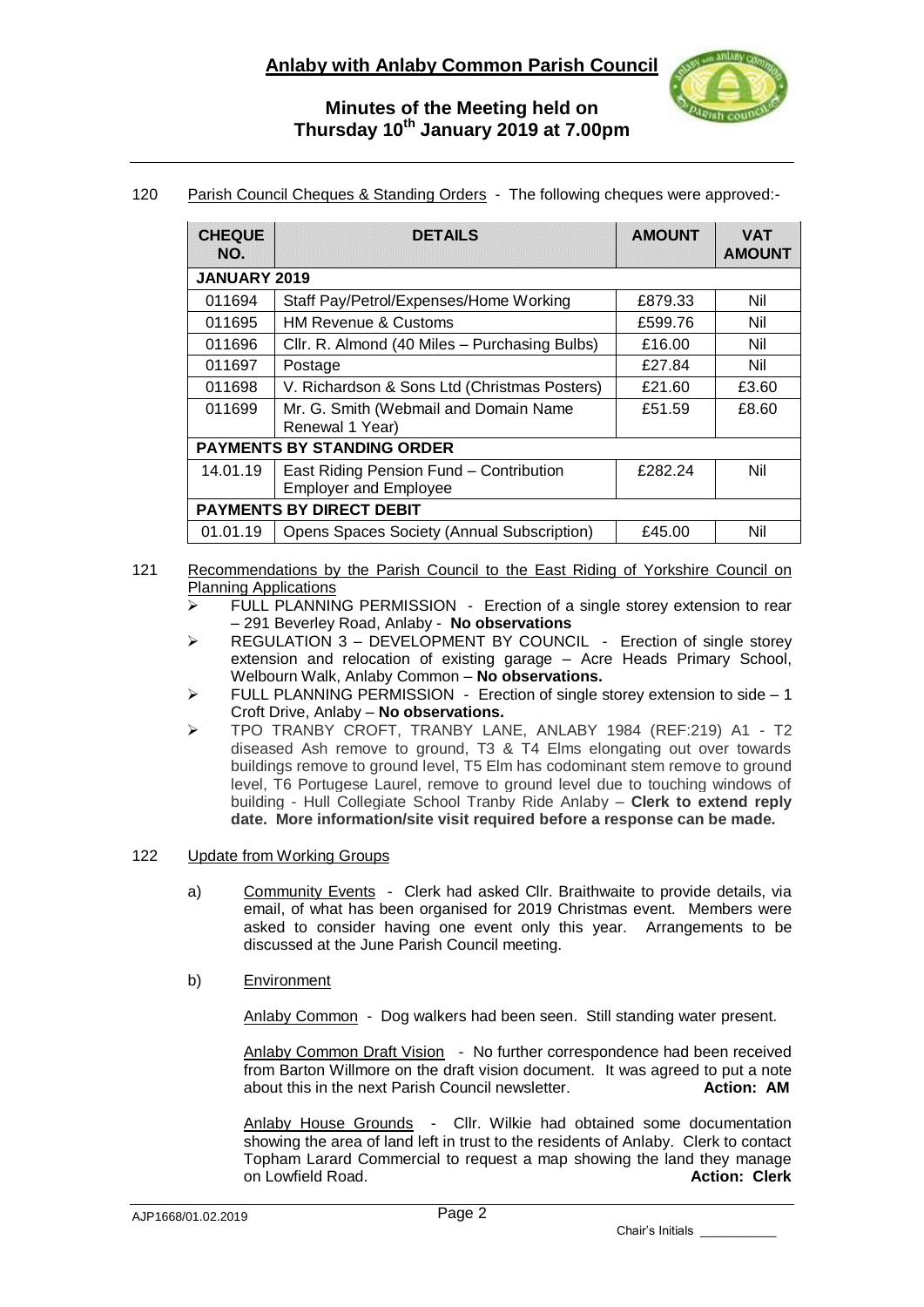

Clerk to write to E.R.Y.C. requesting a copy of any correspondent they hold relating to Anlaby House and Grounds and the Trust Land. **Action: Clerk**

c) Safety, Street Scene and Facilities

Cllr. Wood had been contacted by a Willerby resident about the terrible smell of sewage around the Anlaby Shopping Park. It was reported that Marks and Spencer and Asda Living often have problems with their toilets being closed due to the sewer problem and the smell is now apparent outside too. Cllr. Wood was asked to visit the site and speak to the Manager at Marks and Spencer. **Action: VW**

Clerk to contact L & K Warcup Construction Ltd to find out when the sign on Tranby Lane/Beverley Road will be removed and delivered to The Heritage Forge Co. for refurbishment. **Action: Clerk**

- d) Communication Cllr. McLeod agreed to draft out the next newsletter for discussion/approval. **Action: AM**
- e) Administration Nothing to report.
- 123 Possible Future Projects Various ideas for future projects were discussed including additional Christmas lights, more village signs and improvements to Haltemprice Skate Park. Cllr. Rice asked members to consider the Men's Shed Project. These are community spaces for men to connect, converse and create. The activities are often similar to those of garden sheds, but for groups of men to enjoy together and they help reduce loneliness and isolation.

#### *Cllr. Kent left the meeting at this point, 8.20pm.*

- 124 Voases Lane Residents are hoping to arrange an onsite meeting with E.R.Y.C. Officers to discuss their concerns about the speed of traffic along Voases Lane.
- 125 E.R.Y.C. Issues Nothing to report.
- 126 General Correspondence
	- $\div$  Bank Statements 64, 65 & 66
	- Chairman's Awards 2019
	- NHS Media Release 20 December 2018 New East Riding Medical Centre moves a step closer

Notices of recent Planning Decisions made by the East Riding of Yorkshire Council

- Change of use of part of Bathroom Showroom (B1/B8 use) to a CrossFit/Group Training Facility (D2 use) – Unit 4 Ringrose Centre, 27 Pryme Street, Anlaby – GRANTED
- Variation of Condition 8 (approved plans site plan) of planning permission 16/02505/PLF – Erection of a dwelling, garage and associated parking following demolition of existing dwelling – Crest House Developments Limited, 31-33 Wilson Street, Anlaby Common – GRANTED
- 127 Training and Development Nothing to report.
- 128 Agenda Items for Next Meeting
	- E Bulletin from Office of the Police & Crime Commissioner for Humberside
	- Anlaby House Grounds

Chair's Initials \_\_\_\_\_\_\_\_\_\_\_